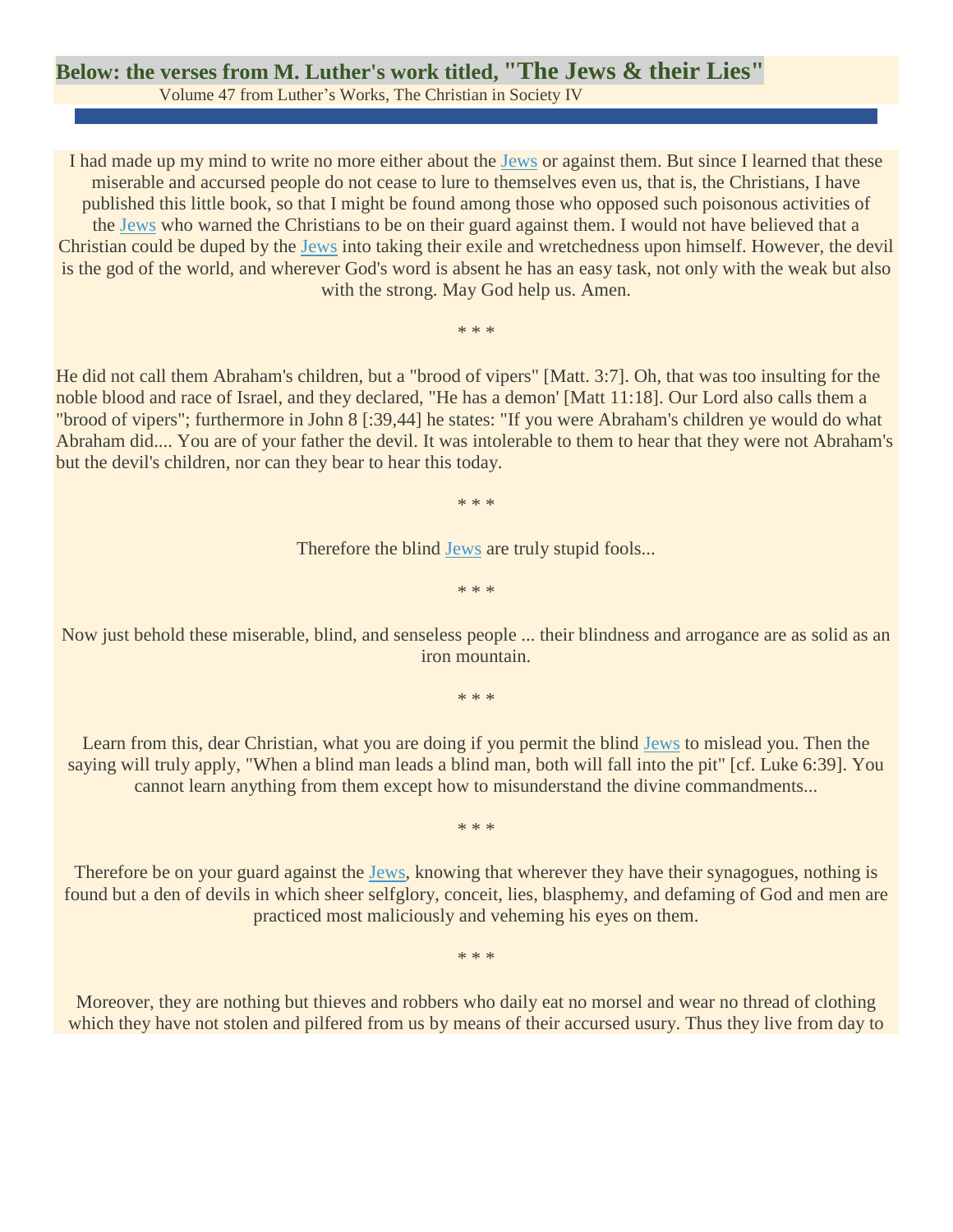day, together with wife and child, by theft and robbery, as archthieves and robbers, in the most impenitent security.

\* \* \*

However, they have not acquired a perfect mastery of the art of lying; they lie so clumsily and ineptly that anyone who is just a little observant can easily detect it. But for us Christians they stand as a terrifying example of God's wrath.

\* \* \*

If I had to refute all the other articles of the Jewish faith, I should be obliged to write against them as much and for as long a time as they have used for inventing their lies that is, longer than two thousand years.

\* \* \*

...Christ and his word can hardly be recognized because of the great vermin of human ordinances. However, let this suffice for the time being on their lies against doctrine or faith.

\* \* \*

Did I not tell you earlier that a Jew is such a noble, precious jewel that God and all the angels dance when he farts?

\* \* \*

Alas, it cannot be anything but the terrible wrath of God which permits anyone to sink into such abysmal, devilish, hellish, insane baseness, envy, and arrogance. If I were to avenge myself on the devil himself I should be unable to wish him such evil and misfortune as God's wrath inflicts on the [Jews,](https://www.jewishvirtuallibrary.org/jsource/jews.html) compelling them to lie and to blaspheme so monstrously, in violation of their own conscience. Anyway, they have their reward for constantly giving God the lie.

No, one should toss out these lazy rogues by the seat of their pants.

\* \* \*

\* \* \*

...but then eject them forever from this country. For, as we have heard, God's anger with them is so intense that gentle mercy will only tend to make them worse and worse, while sharp mercy will reform them but little. Therefore, in any case, away with them!

\* \* \*

Over and above that we let them get rich on our sweat and blood, while we remain poor and they such the marrow from our bones.

\* \* \*

I brief, dear princes and lords, those of you who have [Jews](https://www.jewishvirtuallibrary.org/jsource/jews.html) under your rule if my counsel does not please your, find better advice, so that you and we all can be rid of the unbearable, devilish burden of the [Jews,](https://www.jewishvirtuallibrary.org/jsource/jews.html) lest we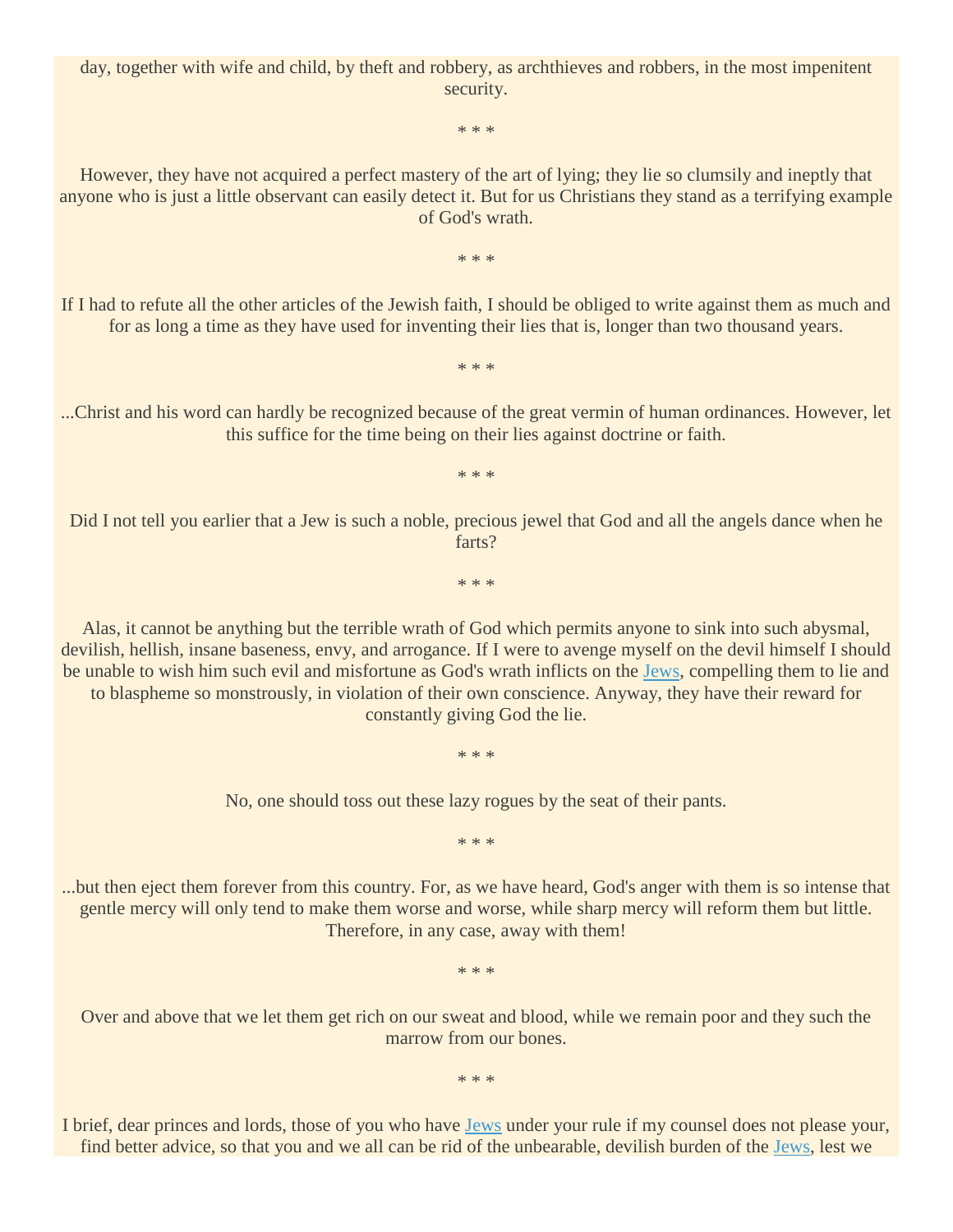become guilty sharers before God in the lies, blasphemy, the defamation, and the curses which the mad [Jews](https://www.jewishvirtuallibrary.org/jsource/jews.html) indulge in so freely and wantonly against the person of our Lord Jesus Christ, this dear mother, all Christians, all authority, and ourselves. Do not grant them protection, safeconduct, or communion with us.... .With this faithful counsel and warning I wish to cleanse and exonerate my conscience.

\* \* \*

Let the government deal with them in this respect, as I have suggested. But whether the government acts or not, let everyone at least be guided by his own conscience and form for himself a definition or image of a Jew.

\* \* \*

However, we must avoid confirming them in their wanton lying, slandering, cursing, and defaming. Nor dare we make ourselves partners in their devilish ranting and raving by shielding and protecting them, by giving them food, drink, and shelter, or by other neighborly

\* \* \*

Therefore we Christians, in turn, are obliged not to tolerate their wanton and conscious blasphemy.

\* \* \*

Accordingly, it must and dare not be considered a trifling matter but a most serious one to seek counsel against this and to save our souls from the [Jews,](https://www.jewishvirtuallibrary.org/jsource/jews.html) that is, from the devil and from eternal death.

\* \* \*

What shall we Christians do with this rejected and condemned people, the [Jews?](https://www.jewishvirtuallibrary.org/jsource/jews.html) Since they live among us, we dare not tolerate their conduct, now that we are aware of their lying and reviling and blaspheming. If we do, we become sharers in their lies, cursing and blasphemy. Thus we cannot extinguish the unquenchable fire of divine wrath, of which the prophets speak, nor can we convert the [Jews.](https://www.jewishvirtuallibrary.org/jsource/jews.html) With prayer and the fear of God we must practice a sharp mercy to see whether we might save at least a few from the glowing flames. We dare not avenge ourselves. Vengeance a thousand times worse than we could wish them already has them by the throat. I shall give you my sincere advice:

First to set fire to their synagogues or schools and to bury and cover with dirt whatever will not burn, so that no man will ever again see a stone or cinder of them. This is to be done in honor of our Lord and of Christendom, so that God might see that we are Christians, and do not condone or knowingly tolerate such public lying, cursing, and blaspheming of his Son and of his Christians. For whatever we tolerated in the past unknowingly and I myself was unaware of it will be pardoned by God. But if we, now that we are informed, were to protect and shield such a house for the [Jews,](https://www.jewishvirtuallibrary.org/jsource/jews.html) existing right before our very nose, in which they lie about, blaspheme, curse, vilify, and defame Christ and us (as was heard above), it would be the same as if we were doing all this and even worse ourselves, as we very well know.

Second, I advise that their houses also be razed and destroyed. For they pursue in them the same aims as in their synagogues. Instead they might be lodged under a roof or in a barn, like the gypsies. This will bring home to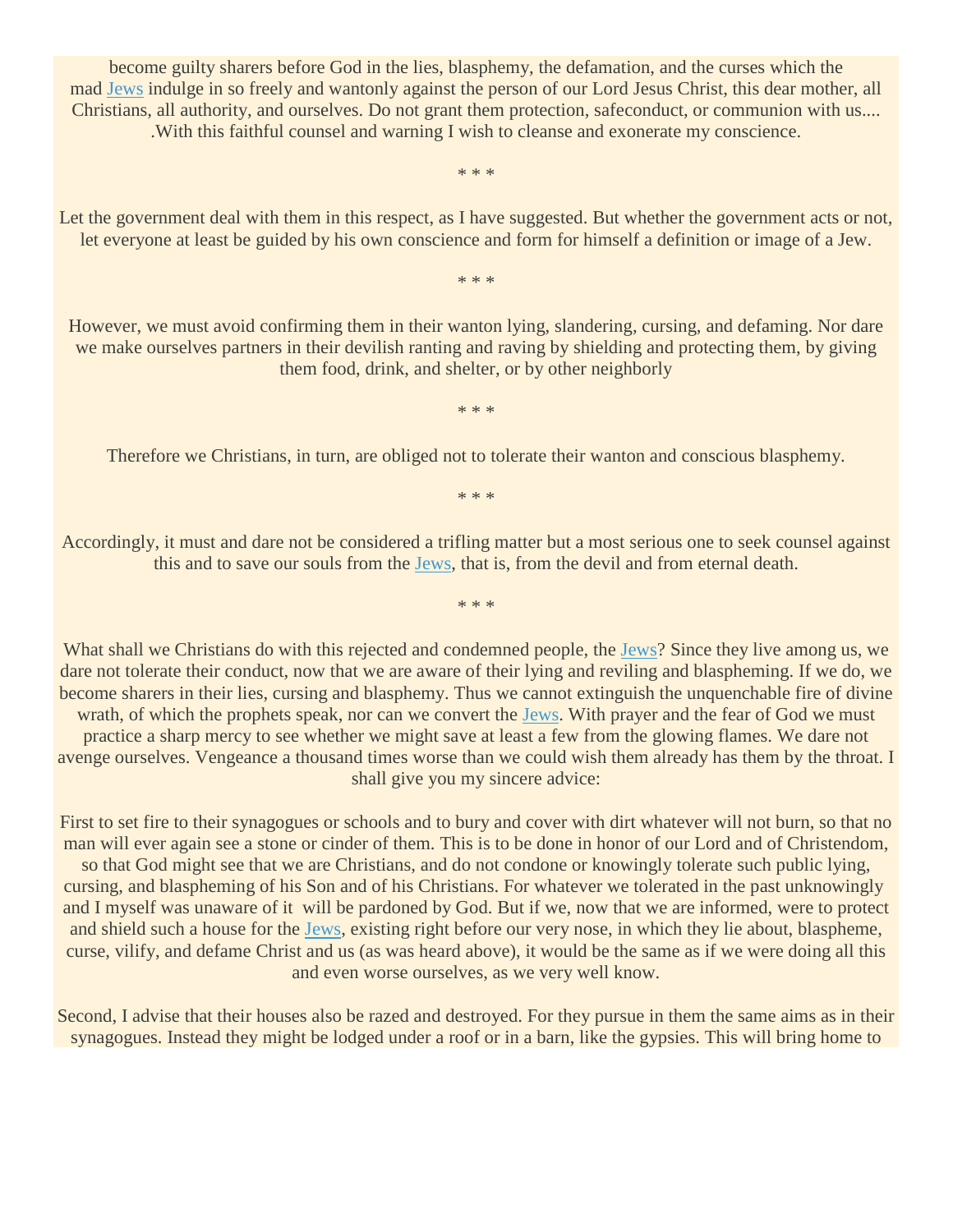them that they are not masters in our country, as they boast, but that they are living in exile and in captivity, as they incessantly wail and lament about us before God.

Third, I advise that all their prayer books and Talmudic writings, in which such idolatry, lies, cursing and blasphemy are taught, be taken from them. (remainder omitted)

Fourth, I advise that their rabbis be forbidden to teach henceforth on pain of loss of life and limb. For they have justly forfeited the right to such an office by holding the poor [Jews](https://www.jewishvirtuallibrary.org/jsource/jews.html) captive with the saying of Moses (Deuteronomy 17 [:10 ff.]) in which he commands them to obey their teachers on penalty of death, although Moses clearly adds: "what they teach you in accord with the law of the Lord." Those villains ignore that. They wantonly employ the poor people's obedience contrary to the law of the Lord and infuse them with this poison, cursing, and blasphemy. In the same way the pope also held us captive with the declaration in Matthew 16 {:18], "You are Peter," etc, inducing us to believe all the lies and deceptions that issued from his devilish mind. He did not teach in accord with the word of God, and therefore he forfeited the right to teach.

Fifth, I advise that safeconduct on the highways be abolished completely for the [Jews.](https://www.jewishvirtuallibrary.org/jsource/jews.html) For they have no business in the countryside, since they are not lords, officials, tradesmen, or the like. Let they stay at home. (...remainder omitted).

Sixth, I advise that usury be prohibited to them, and that all cash and treasure of silver and gold be taken from them and put aside for safekeeping. The reason for such a measure is that, as said above, they have no other means of earning a livelihood than usury, and by it they have stolen and robbed from us all they possess. Such money should now be used in no other way than the following: Whenever a Jew is sincerely converted, he should be handed one hundred, two hundred, or three hundred florins, as personal circumstances may suggest. With this he could set himself up in some occupation for the support of his poor wife and children, and the maintenance of the old or feeble. For such evil gains are cursed if they are not put to use with God's blessing in a good and worthy cause.

Seventh, I commend putting a flail, an ax, a hoe, a spade, a distaff, or a spindle into the hands of young, strong [Jews](https://www.jewishvirtuallibrary.org/jsource/jews.html) and Jewesses and letting them earn their bread in the sweat of their brow, as was imposed on the children of Adam (Gen 3[:19]}. For it is not fitting that they should let us accursed Goyim toil in the sweat of our faces while they, the holy people, idle away their time behind the stove, feasting and farting, and on top of all, boasting blasphemously of their lordship over the Christians by means of our sweat. No, one should toss out these lazy rogues by the seat of their pants.

\* \* \*

But what will happen even if we do burn down the [Jews'](https://www.jewishvirtuallibrary.org/jsource/jews.html) synagogues and forbid them publicly to praise God, to pray, to teach, to utter God's name? They will still keep doing it in secret. If we know that they are doing this in secret, it is the same as if they were doing it publicly. for our knowledge of their secret doings and our toleration of them implies that they are not secret after all and thus our conscience is encumbered with it before God.

\* \* \*

Accordingly, it must and dare not be considered a trifling matter but a most serious one to seek counsel against this and to save our souls from the [Jews,](https://www.jewishvirtuallibrary.org/jsource/jews.html) that is, from the devil and from eternal death. My advice, as I said earlier, is:

First, that their synagogues be burned down, and that all who are able toss in sulphur and pitch; it would be good if someone could also throw in some hellfire. That would demonstrate to God our serious resolve and be evidence to all the world that it was in ignorance that we tolerated such houses, in which the [Jews](https://www.jewishvirtuallibrary.org/jsource/jews.html) have reviled